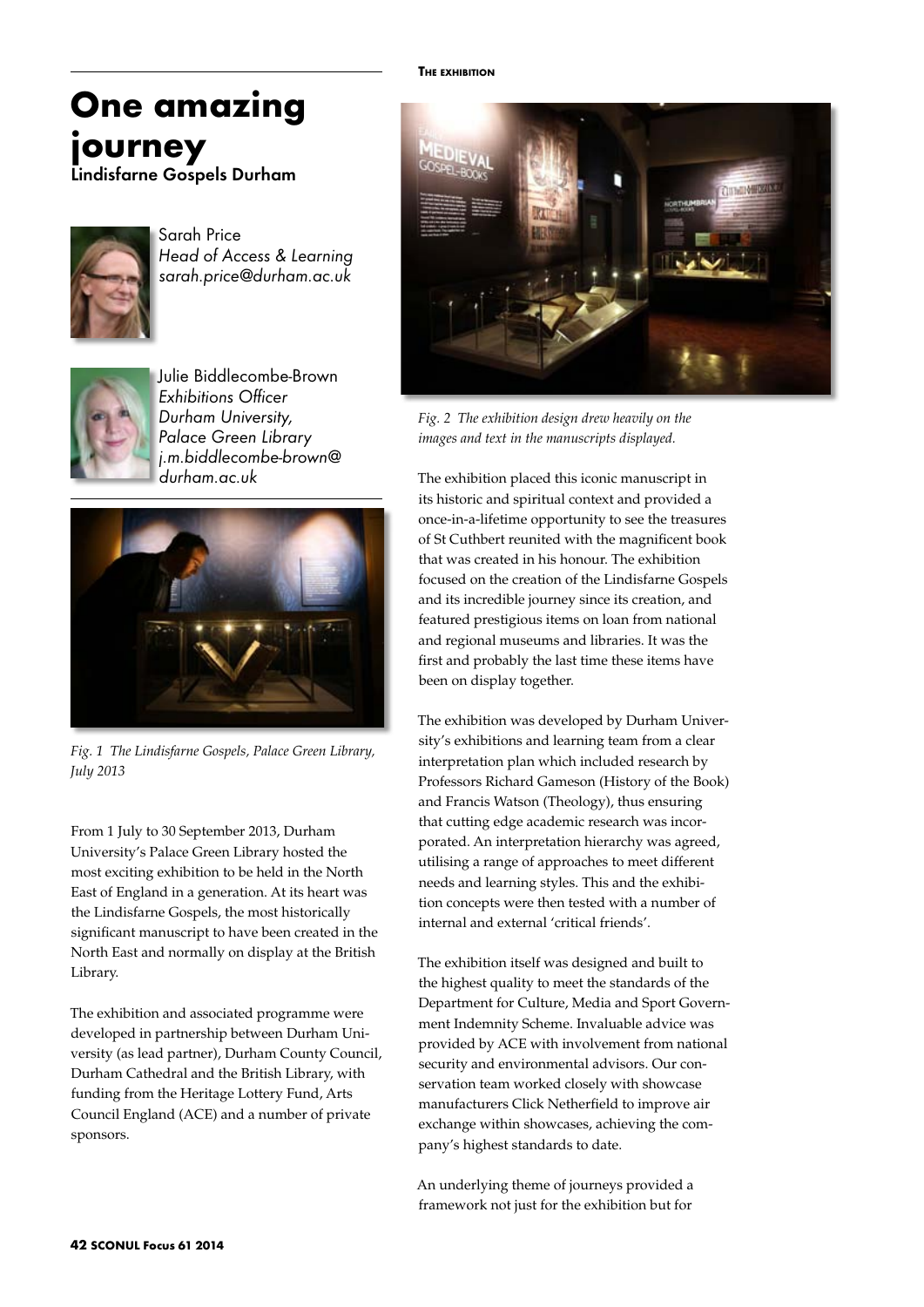an entire engagement programme and regional festival, becoming the focus of a celebration of the North of England's artistic and creative heritage. More than five hundred events took place across the region and along with a wide-ranging learning and engagement programme that sparked a diverse range of creative activity – from the establishment of a 1000-strong community choir which sang specially commissioned pieces based on the exhibition themes, to an Anglo-Saxon inspired graffiti project, to the creation of a carpet page image at Lindisfarne Priory using coloured glass jars. The key message was that everyone was welcome to engage in the return of the Gospels to the North East.

### **Learning and outreach**



*Fig. 3 Local children enjoying the learning and outreach programme.*

The schools programme was launched in September 2012, in order to ensure that we were able to work with as many children and young people as possible. It focused on the making and meaning of the Lindisfarne Gospels and its continuing importance. A range of workshops and assemblies were developed, aimed at different Key Stages from Early Years Foundation Stage to Key Stage 4. All workshops had clear curriculum links and utilised a number of activities to accommodate different learning styles. A programme of talks was also developed to reach an older audience, as was an exciting programme of simple craft activities, creative practitioner-led workshops, lectures and talks that ran for the duration of the exhibition. Elements of both the learning programme and the scheme to support involvement of the accredited museums in the region were funded by ACE.

It was also deemed critical to have user input, so focus groups were established to assist in the creation of the programme. A group of under-12s was convened to determine the range of activities for children; the group helped in the development of a gallery trail for their peer group. Similarly a group of adults had input into the content of the

lifelong learning programme. Consultation of peers was also critical in implementing the ACEfunded project. A steering group drawn from partner museums was established and they worked with a dedicated project officer to determine the nature of publicity material to be produced, the content of training and resource materials and what themes should be used for the development of loans boxes. This proved a successful model; one organisation commented that it should be adopted for all future major exhibitions taking place in the North East of England.

### **Marketing**



*Fig. 4 Exhibition branding appeared across the city and beyond for the duration of the exhibition.*

Marketing was identified at an early stage as an essential strand of work that could make or break the success of the exhibition. From the outset it played a role in shaping the project so that it would appeal to target audiences, striking a balance between the academic, the spiritual and the popular. It then communicated the exhibition offer and the broader festival to audiences as diverse as religious pilgrims, community groups, tourists, residents of the North East of England and scholars.

The marketing objectives were: to raise the profile of Durham and the North East nationally and internationally; to provide additional visibility for